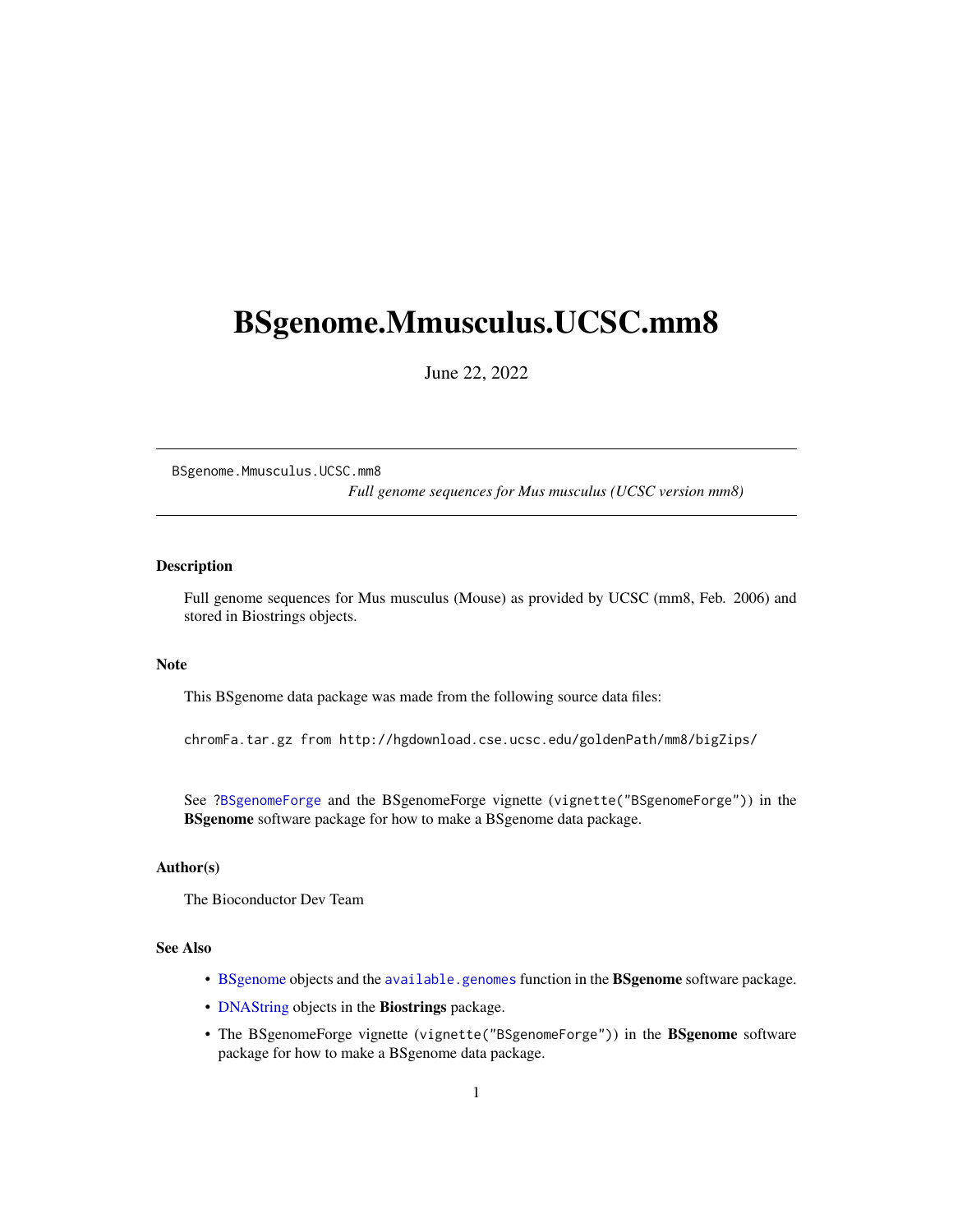### Examples

```
BSgenome.Mmusculus.UCSC.mm8
genome <- BSgenome.Mmusculus.UCSC.mm8
seqlengths(genome)
genome$chr1 # same as genome[["chr1"]]
## ---------------------------------------------------------------------## Upstream sequences
## ---------------------------------------------------------------------
## Starting with BioC 3.0, the upstream1000, upstream2000, and
## upstream5000 sequences for mm8 are not included in the BSgenome data
## package anymore. However they can easily be extracted from the full
## genome sequences with something like:
library(GenomicFeatures)
txdb <- makeTranscriptDbFromUCSC("mm8", "knownGene")
gn <- sort(genes(txdb))
up1000 <- flank(gn, width=1000)
up1000seqs <- getSeq(genome, up1000)
## IMPORTANT: Make sure you use a TxDb package (or TranscriptDb object),
## that contains a gene model based on the exact same reference genome
## as the BSgenome object you pass to getSeq(). Note that you can make
## your own custom TranscriptDb object from various annotation resources.
## See the makeTranscriptDbFromUCSC(), makeTranscriptDbFromBiomart(),
## and makeTranscriptDbFromGFF() functions in the GenomicFeatures
## package.
## ---------------------------------------------------------------------
## Genome-wide motif searching
## ---------------------------------------------------------------------
## See the GenomeSearching vignette in the BSgenome software
## package for some examples of genome-wide motif searching using
## Biostrings and the BSgenome data packages:
if (interactive())
    vignette("GenomeSearching", package="BSgenome")
```